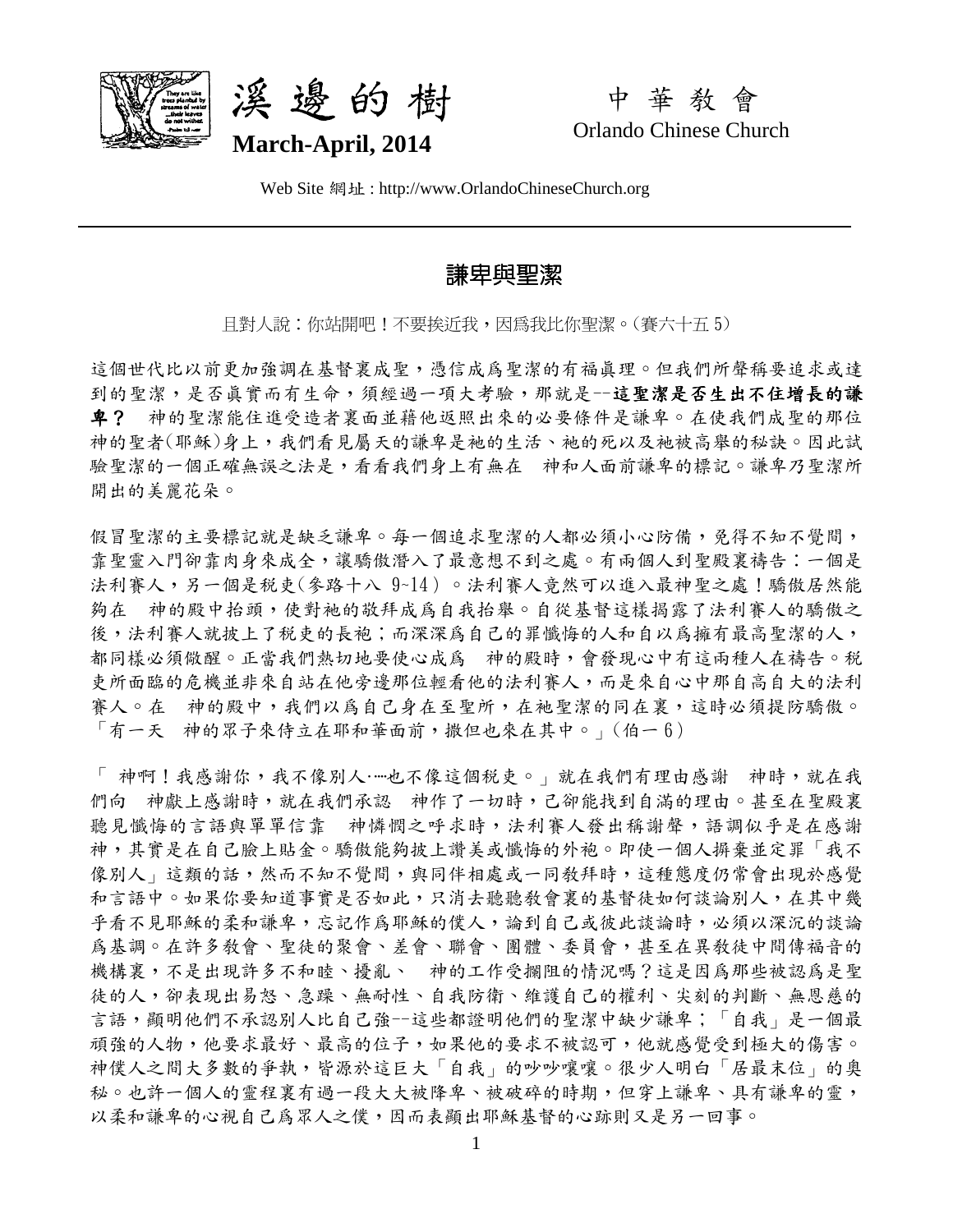「你站開吧!因爲我比你聖潔 o , 這對聖潔是何等大的嘲諷!耶穌--聖潔的那一位,也是謙卑 的那一位,最聖潔的人永遠是最謙卑的人;除了 神以外,沒有一位是聖潔的,所以我們得著 神多少,我們的聖潔就有多少;我們得著 神多少,身上謙卑的真實成分就有多少,因謙卑就 是看見 神是一切,而自己消失了。最聖潔的人就是最謙卑的人。唉!雖然以審亞時代那種公 然自誇的猶太人今日不常見,連我們的禮敎也教導人不當如此說話,然而在我們對待同作聖徒 的人或世界之子的態度上,仍然會流露出那種味道來,不管是在出意見時,從事一項工作時, 或者是錯誤被揭發時,我們雖然還披著稅吏的外袍,聲音卻是法利賽人的聲音:「 神啊!我 感謝你,我不像別人。」(路十八 11)

我們是否找得到這種謙卑的人--真正算自己比眾聖徒中最小的還小,視自己為眾人之僕呢?當 然找得到。「愛是不自誇、不張狂、不求自己的益處。」當愛之靈滿溢心房,生出成熟而完全 的屬天性情,柔和謙卑的羔羊(基督)真正成形在裏面時,便會生出完全之愛的能力,忘記自 己,以祝福別人、包容他人、恭敬人為有福之事,不管那人是如何的卑微。這種愛一進來, 神就進來了。當 神在祂的權能中進來,啓示祂自己是一切時,受造者就變作一無所有了;當 受造者在 神面前變作一無所有時,就不得不對其他受造者表現出謙卑來。於是 神的同在 不再是時有時無,乃覆庇全人,成為人永遠居住的所在,人在 神面前深深自卑的地位,成 為 神彰顯其同在的聖所,一切的言語和事工皆由此而發。

願 神教導我們明白,我們對於同伴所發的思想、言語和感覺,都是我們向著他是否謙卑的一 種考驗。而惟有在衪面前謙卑,才能使我們常常以謙卑的態度對待同伴。我們的謙卑必須是 神的羔羊--內住的基督--的生命。

所有在講臺上傳講聖潔的教師們,和一切私下或公開聚集裏要追求聖潔的人,務要聽這警告: 沒有一種驕傲像自覺聖潔的驕傲這般危險,因為沒有比它更詭詐、更狡猾的了。並非有人曾這 樣說或甚至這樣想:「站開吧!我比你聖潔。」不,人確實都憎惡這種思想。然而在人的隱密 處不知不覺間會培養出一種習慣來,為著他所得著的深覺自滿,不禁去跟別人比一比,而覺得 自己比他們長進得多。這種情形不一定顯在特別維護自己的權利或自我讚賞的場合中,其實只 要看見一個人失去深深自卑的態度就可以認出了,因為一個已看見 神榮耀的人,身上的標記 正是深深地自卑(伯四十二 5、6;賽六 5)。這自卑不僅表現在言語和思想中,也會表現在談及 別人的語調和說話方式中,而那些具有屬靈辨別力的人一定會認出其中己的權勢來,連世人銳 利的眼睛也會注意到,並指出這是那些宣稱擁有屬天生命者,卻未結出任何特殊之屬天美果的 明證。噢!弟兄們!要謹慎小心。當我們以為自己正邁向聖潔時,除非我們的謙卑也隨著長 進,否則我們不過是以美麗的思想和感覺自娛,陶醉于奉獻與信心的嚴肅舉動裏,身上一直沒 有與 神同在的唯一明確之標記--己的消失。來吧!讓我們逃到耶穌那裏,把自己隱藏在衪裏 面,直到我們穿上了衪的謙卑--此乃我們唯一的聖潔。 (慕安得烈)

2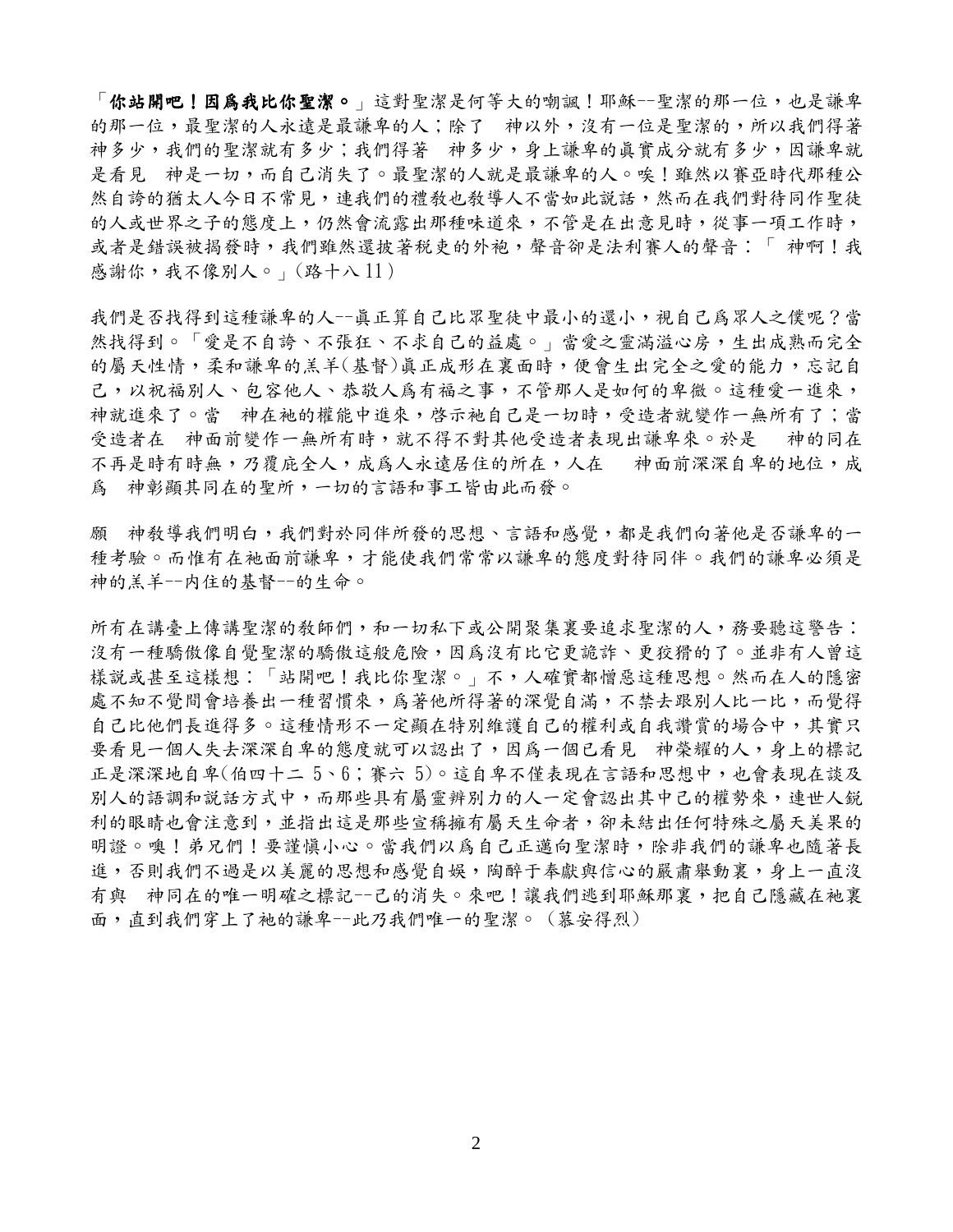### 謙卑與罪

在罪人中,我是個罪魁。(提前一 15)

人們常把謙卑和悔罪視為同一件事,因而繼續容許罪盤踞在人裏面,否則就無法助長謙卑似 的。但我相信我們已明白這不叫謙卑,謙卑高過這種情形。我們已從主耶穌和使徒的教訓當中 發現,有關這項德行的教誨通常與罪無關。就著萬物的本質、受造者與造物主的關係、耶穌的 生命 (活在地上的生命解鸦给我們的生命) 而言,謙卑乃聖潔的真髓、蒙福的要素。謙卑 是己遜位,使 神登寶座, 神成為一切,己則算不了什麼。

但縱使我覺得必須特別強調真理的這一面,我仍然不能不承認因著人的罪,使 神賜予聖徒謙 卑之恩典,更顯出嶄新之深度與強烈對比。只須看一看使徒保羅這個蒙救贖的聖人,看看他如 何深深地意識到自己曾是個罪人,而且終其一生無法磨滅此印象。我們都記得他提到自己是逼 迫人的、褻瀆 神的那些經文:「我原是使徒中最小的,不配稱為使徒,因為我從前逼迫 神 的教會。……我比眾使徒格外勞苦,這原不是我,乃是 神的恩與我同在。」(林前十五9、10) 「我本來比眾聖徒中最小的還小,然而衪還賜我這恩典,叫我把基督那測不透的豐富傳給外邦 人。」(弗三8)「我從前是褻瀆 神的、逼迫人的、侮慢人的;然而我還蒙了憐憫,因我是不 信不明白的時候而作的。……基督降世為要拯救罪人,……在罪人中我是個罪魁。」(提前一 13、 15) 神的恩典拯救了他, 神也永遠不再紀念他的罪愆,然而他卻永遠不能忘記過去所犯的大 罪。當他愈因著 神的救恩而歡喜,愈經驗到 神的恩典而充滿說不出來的喜樂時,他愈清楚 地意識到自己是個蒙拯救的罪人,而只有這種罪人的意識使救恩的意義與甘甜對他更顯寶貴、 真實。他從沒有一刻忘記 神是把一個罪人抱在懷中,並用慈愛覆庇他。

剛才我們所引的經文常被人當作是保羅每日犯罪的懺悔文。其實一個人只消細讀上下文,就會 發現根本不是這樣。這些經文具有更深遠的含意,而且指向永永遠遠,它們用深沉的語調訴説 對 神的讚歎與仰慕,這正是俯伏於寶座前的蒙救贖者和罪蒙羔羊血洗淨者身上之謙卑的迴 響。他們決不會成為別種人,永遠都是蒙救贖的罪人,即使在榮耀裏亦然;而 神的孩子在今 生決不會有一刻完全活在祂愛的光中,除非他覺得「蒙救恩的罪人」是他唯一的地位與名份, 使他有權利接受 神應許作在他身上的一切恩典。他先是以罪人的身份謙卑地來到 神面前, 繼則發現作為一個受造者,謙卑的樣式本是合宜的,於是「謙卑」這名詞被賦予了新意義。再 後,他一想起他是 神奇妙救贖大愛的標記,受造者的謙卑就發出深邃而豐滿的敬愛之情。

綜觀使徒保羅的基督徒生涯,會注意到一項顯著的事蹟,就是他的筆尖下從未透露出任何需要 認罪的事,即使在書信中吐露個人最隱密的心事時亦然,這就使前述所引的經文所要表達的真 義更為突出了。保羅從未提及任何缺陷或短處,也沒有一個地方暗示讀者他曾不盡責或違犯了 完全之愛的律法。相反地,有不少章節表明他自己若不是在 神和人面前過無瑕疵的生活,則 他所説的一切毫無意義。「我們向你們信主的人,是何等聖潔、公義、無可指摘,有你們作見 證,也有 神作見證。」(帖前二10)「我們所誇的是自己的良心,見證我們藉著 神的聖潔 和誠實在世為人,……向你們更是這樣。」(林後一12)他所說的不是一個理想或抱負,乃實實 在在是他所過的生活。不管我們怎樣解釋他缺少認罪這件事,但大家都承認這些話指向一種伏 於聖靈大能的生活,這是我們這個世代很少人明白而且也不敢奢望的。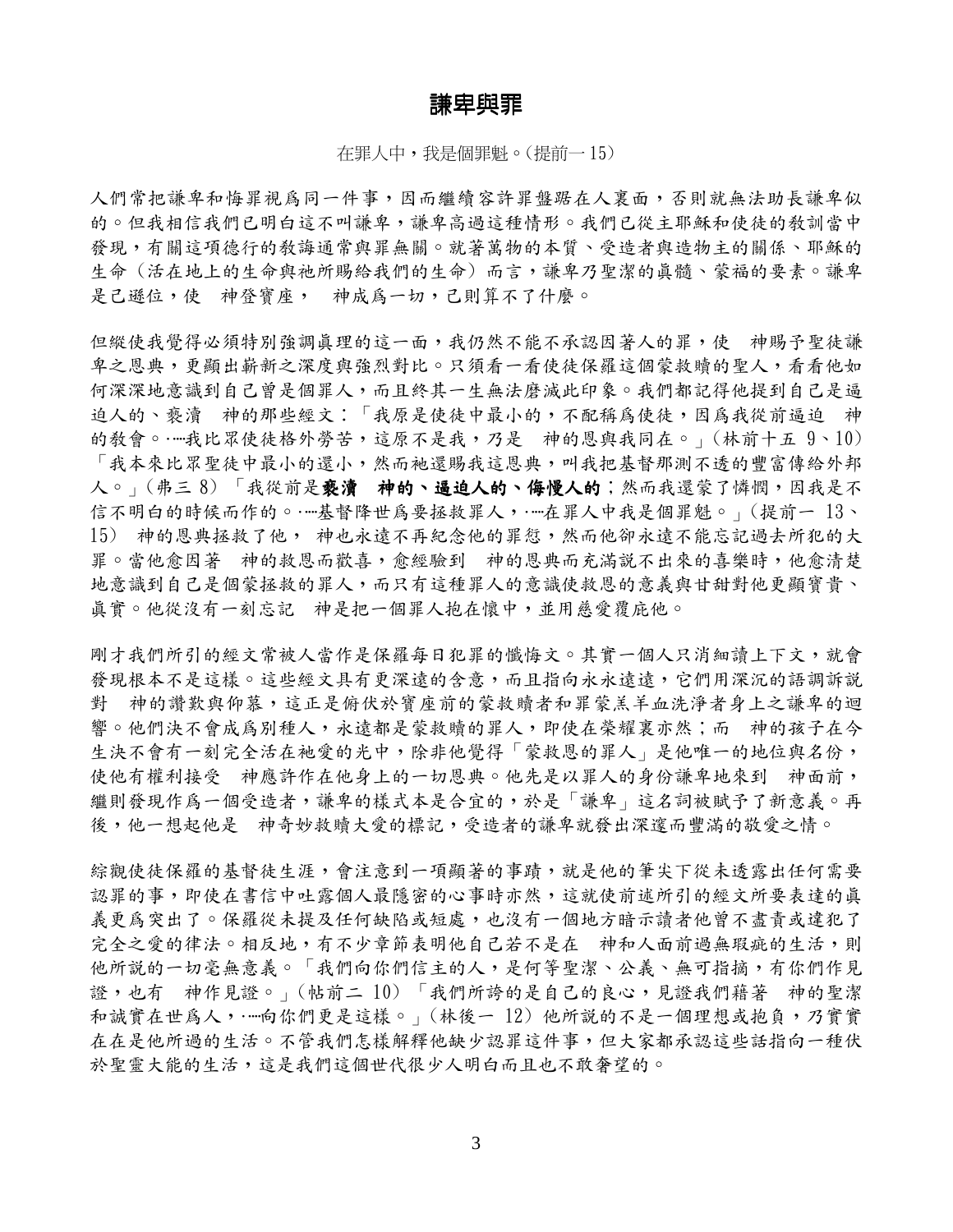我所要強調的重點乃是:缺少認罪這件事不過加強了一個事實,就是進入更深之謙卑的秘訣不 是每日認罪,而是沒有一刻忘記自己的地位,已習慣站在當站的地位上,承認自己就是蒙 神 恩典拯救的罪人,這是我們唯一的地位、唯一蒙福的地位、在 神面前不變的地位,要以此為 最高的喜樂。而恩典愈大則此地位愈鮮活。

保羅對過去尚未蒙恩以前所犯的大罪有深刻的記憶,而目前一方面他自覺已脫離罪,一方面又 一直記得罪惡那黑暗的隱藏權勢準備隨時入侵,只有藉著内住之基督的同在與大能方蒙保守。 「在我裏頭,就是我肉體之中,沒有良善。」羅馬書七 18 這句話把肉體描述得淋漓盡致。而 羅馬書八 2 提到榮耀的釋放:「賜生命聖靈的律在基督耶穌裏釋放了我,使我脫離罪和死的律 了。」這不是消滅肉體或使肉體成聖,而是靠著聖靈制服身體的惡行,繼續不斷地得勝。正如 健康驅逐疾病,光明消滅黑暗,生命征服死亡。照樣基督藉著聖靈的内住,成為人的健康、光 明和生命。然而我們也同時覺悟到自己的軟弱無能與危機四伏的情況,遂對 神產生更單純的 信靠。此種信心是藉著聖靈一瞬間和不間斷的運作而錘煉出來的,使人表現出單單靠 神恩典 而活的謙卑,隨之而來的是最大的信心與喜樂。

前面引述保羅所寫的三段經文,都顯示出奇妙的恩典臨到保羅身上,使他每一時刻都覺得必須 那麼謙卑低伏。 神的恩與他同在,使他能比其他所有的人更格外勞苦; 神賜他恩典,叫他 把基督那測不透的豐富傳給外邦人;而且主的恩是格外豐盛,使他在基督耶穌裏有信心和愛 心,這就是罪人所蒙受的恩典,成為他的性情與榮耀,並保守他如此強烈而鮮明地意識到自己 是一度犯罪且易於犯罪的人。「罪在那裏顯多,恩典就更顯多了。」(羅五 20) 這句話透露出 恩典的本質就是要對付罪、除掉罪;愈豐富地經驗到 神的恩典,就愈強烈地意識到自己是個 罪人,這是永遠不變的律。不是罪使人記起他是個罪人,乃是 神的恩典顯示並提醒人他是怎 樣的一個罪人,而使他能保持真正的謙卑。不是罪,而是恩典,使我真知道自己是個罪人,也 永遠不敢離開那最低下、最自卑之罪人的地位。

我恐怕有不少人企圖以強烈的自我譴責與痛罵自己,來追求自卑,結果卻傷痛地承認他們仍然 和從前一樣沒有謙卑的靈、謙卑的心,以及與謙卑有連帶關係的恩慈、憐憫、溫柔、寬容等德 行。即使在對己的憎嫌中,如果你多多注意己,就永遠不能脫離己。只有讓 神來啓示,不僅 是藉著律法判定罪,而且要藉著恩典得釋放,人才會變得謙卑。律法使人感到害怕,惟有恩典 能帶下美麗的謙卑,使謙卑成為人的第二天性與可喜之事。 神在聖潔中啓示衪的自己, 並且在恩典中使人就近祂、認識祂,因而亞伯拉罕、雅各、約伯、以賽亞都在祂面前俯伏,低 而又低。 神這位造物主要作一無所有之受造者的一切, 神這位救贖主在衪的恩典中,要成 為充滿罪惡之罪人的全部,祂要我們等候祂、信靠祂、敬拜祂,使祂的同在漫溢全人,以致再 無容納己的餘地。只有這樣, 神的應許才會應驗:「到那日……性情狂傲的都必屈膝,惟獨耶 和華被尊崇。」(賽二 11)

當罪人蒙 神完全的光照,住在 神聖潔、救贖之大愛中,並經驗神聖大愛的豐滿內住,就不 能不謙卑下來,而這愛是來自基督和聖靈。注意罪不會救你脫離己,惟有專一注視 神,才能 從己得釋放。(慕安得烈)

4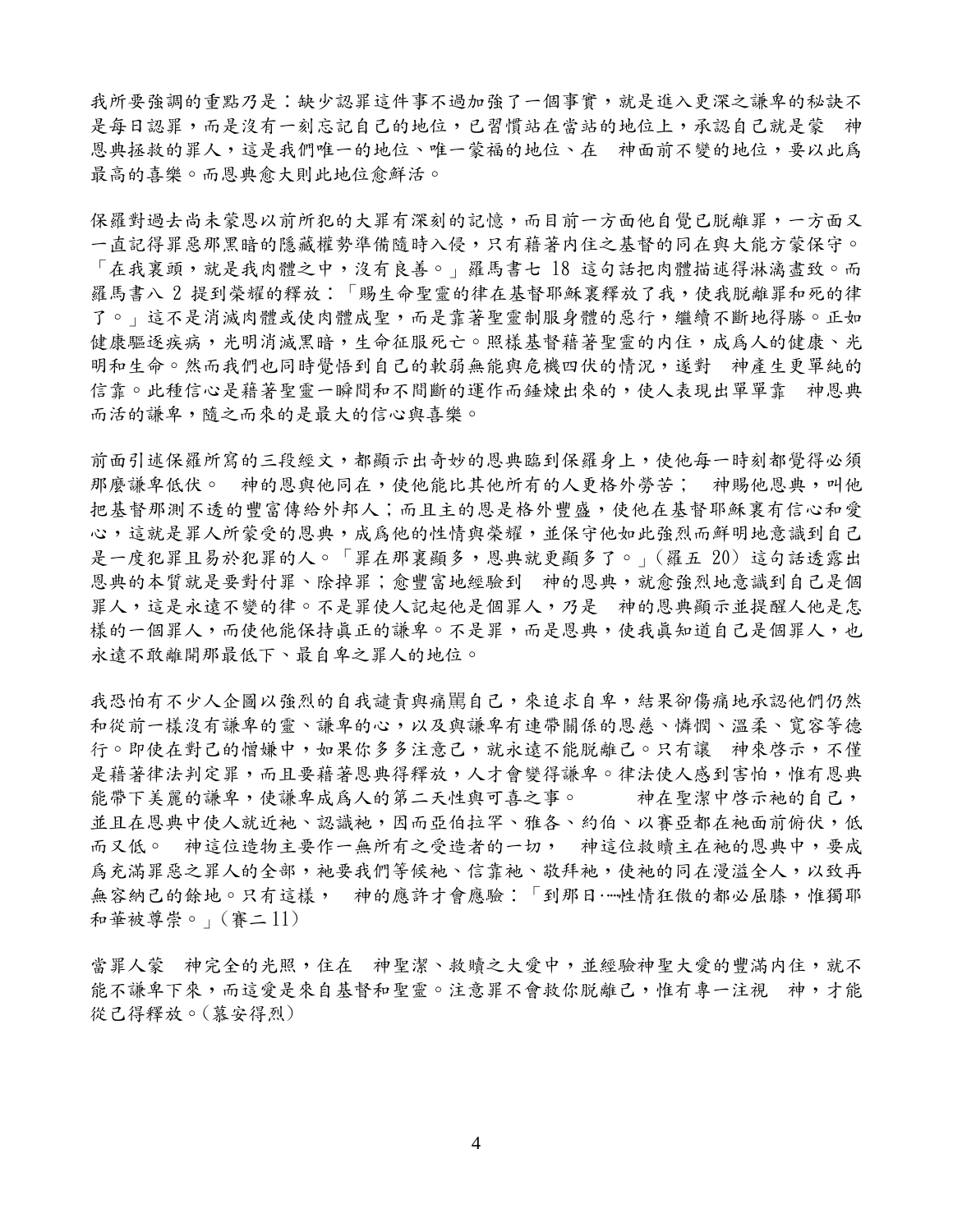### **HUMILITY AND HOLINESS**

#### *"Which say, Stand by yourself; for I am holier than you." Isa. 65:5*

We hear a great deal of seekers after holiness and professors of holiness, of holiness teaching and holiness meetings. The blessed truths of holiness in Christ, and holiness by faith, are being emphasized as never before. The great test of whether the holiness we profess to seek or to attain, is truth and life, will be whether it be manifest in the increasing humility it produces. In the creature, humility is the one thing needed to allow God's holiness to dwell in him and shine through him. In Jesus, the Holy One of God who makes us holy, a divine humility was the secret of His life and His death and His exaltation; the one infallible test of our holiness will be the humility before God and men which marks us. Humility is the bloom and the beauty of holiness.

The chief mark of counterfeit holiness is its lack of humility. Every seeker after holiness needs to be on his guard, lest unconsciously what was begun in the spirit be perfected in the flesh, and pride creep in where its presence is least expected. Two men went up into the temple to pray: the one a Pharisee, the other a publican. There is no place or position so sacred but the Pharisee can enter there. Pride can lift its head in the very temple of God, and make His worship the scene of its self exaltation. Since the time Christ so exposed his pride, the Pharisee has put on the garb of the publican, and the confessor of deep sinfulness equally with the professor of the highest holiness, must be on the watch. Just when We are most anxious to have our heart the temple of God, we shall find the two men coming up to pray. And the publican will find that his danger is not from the Pharisee beside him, who despises him, but the Pharisee within who commends and exalts. In God's temple, when we think we are in the holiest of all, in the presence of His holiness, let us beware of pride. "Now there was a day when the sons of God came to present themselves before the Lord, and Satan came also among them."

"God, I thank you, I am not as the rest of men, or even as this publican." It is in that which is just cause for thanksgiving, it is in the very thanksgiving which we render to God, it may be in the very confession that God has done it all, that self finds its cause of complacency. Yes, even when in the temple the language of penitence and trust in God's mercy alone is heard, the Pharisee may take up the note of praise, and in thanking God be congratulating himself. Pride can clothe itself in the garments of praise or of penitence. Even though the words, "I am not as the rest of men" are rejected and condemned, their spirit may too often be found in our feelings and language towards our fellow worshippers and fellow-men. Would you know if this really is so, just listen to the way in which Churches and Christians often speak of one another. How little of the meekness and gentleness of Jesus is to be seen. It is so little remembered that deep humility must be the keynote of what the servants of Jesus say of themselves or each other. Is there not many a Church or assembly of the saints, many a mission or convention, many a society or committee, even many a mission away in heathendom, where the harmony has been disturbed and the work of God hindered, because men who are counted saints have proved in touchiness and haste and impatience, in self-defense and self-assertion, in sharp judgments and unkind words, that they did not each reckon others better than themselves, and that their holiness has but little in it of the meekness of the saints? In their spiritual history men may have had times of great humbling and brokenness, but what a different thing this is from being clothed with humility, from having an humble spirit, from having that lowliness of mind in which each counts himself the servant of others, and so shows forth the very mind which was also in Jesus Christ

"Stand by; for I am holier than you!" What a parody on holiness! Jesus the Holy One is the humble One: the holiest will ever be the humblest. There is none holy but God: we have as much of holiness as we have of God. And according to what we have of God will be our real humility, because humility is nothing but the disappearance of self in the vision that God is all. The holiest will be the humblest.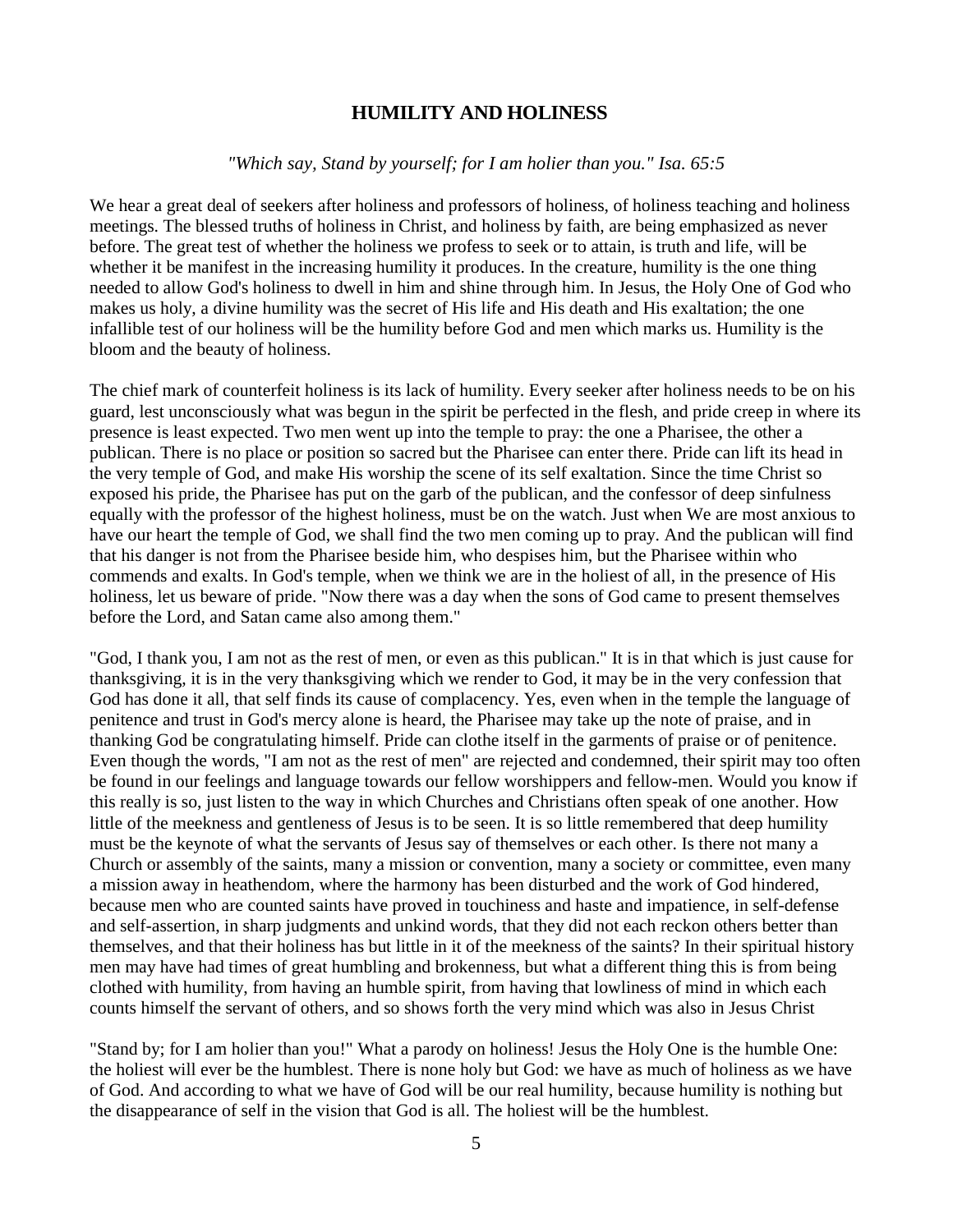Alas! Though the bare-faced boasting Jew of the days of Isaiah is not often to be found, even our manners have taught us not to speak thus, how often his spirit is still seen, whether in the treatment of fellow saints or of the children of the world. In the spirit in which opinions are given, and work is undertaken, and faults are exposed, how often, though the garb be that of the publican, the voice is still that of the Pharisee: "O God, I thank You that I am not as other men."

And is there, then, such humility to be found, that men shall indeed still count themselves "less than the least of all saints," the servants of all? There is. "Love vaunts not itself, is not puffed up, seeks not its own." Where the spirit of love is shed abroad in the heart, where the divine nature comes to a full birth where Christ the meek and lowly Lamb of God is truly formed within, there is given the power of a perfect love that forgets itself and finds its blessedness in blessing others, in bearing with them and honoring them, however feeble they be. Where this love enters, there God enters. And where God has entered in His power, and reveals Himself as All, there the creature becomes nothing. And where the creature becomes nothing before God; it cannot be anything but humble towards the fellow-creature. The presence of God becomes not a thing of times and seasons, but the covering under which the soul ever dwells, and its deep abasement before God becomes the holy place of His presence whence all its words and works proceed.

May God teach us that our thoughts and words and feelings concerning our fellowmen are His test of our humility towards Him, and that our humility before Him is the only power that can enable us to be always humble with our fellow- men. Our humility must be the life of Christ, the Lamb of God, within us.

Let all teachers of holiness, whether in the pulpit or on the platform, and all seekers after holiness, whether in the closet or the convention, take warning. There is no pride so dangerous, because none so subtle and insidious, as the pride of holiness. It is not that a man ever says, or even thinks, "Stand by; I am holier than you." No, indeed, the thought would be regarded with abhorrence. But there grows up, all unconsciously, a hidden habit of soul, which feels complacency its attainments, and cannot help seeing how far it is in advance of others. It can be recognized, not always in any special self-assertion or self-laudation, but simply in the absence of that deep self-abasement which cannot but be the mark of the soul that has seen the glory of God (Job 42: 5, 6; Isa.6: 5). It reveals itself, not only in words or thoughts, but in a tone, a way of speaking of others, in which those who have the gift of spiritual discernment cannot but recognize the power of self. Even the world with its keen eyes notices it, and points to it as a proof that the profession of a heavenly life does not bear any specially heavenly fruits. O brethren! let us beware. Unless we make, with each advance in what we think holiness, the increase of humility our study, we may find that we have been delighting in beautiful thoughts and feelings, in solemn acts of consecration and faith, while the only sure mark of the presence of God, the disappearance of self, was all the time wanting. Come and let us flee to Jesus, and hide ourselves in Him until we be clothed upon with His humility. That alone is our holiness. (Andrew Murray)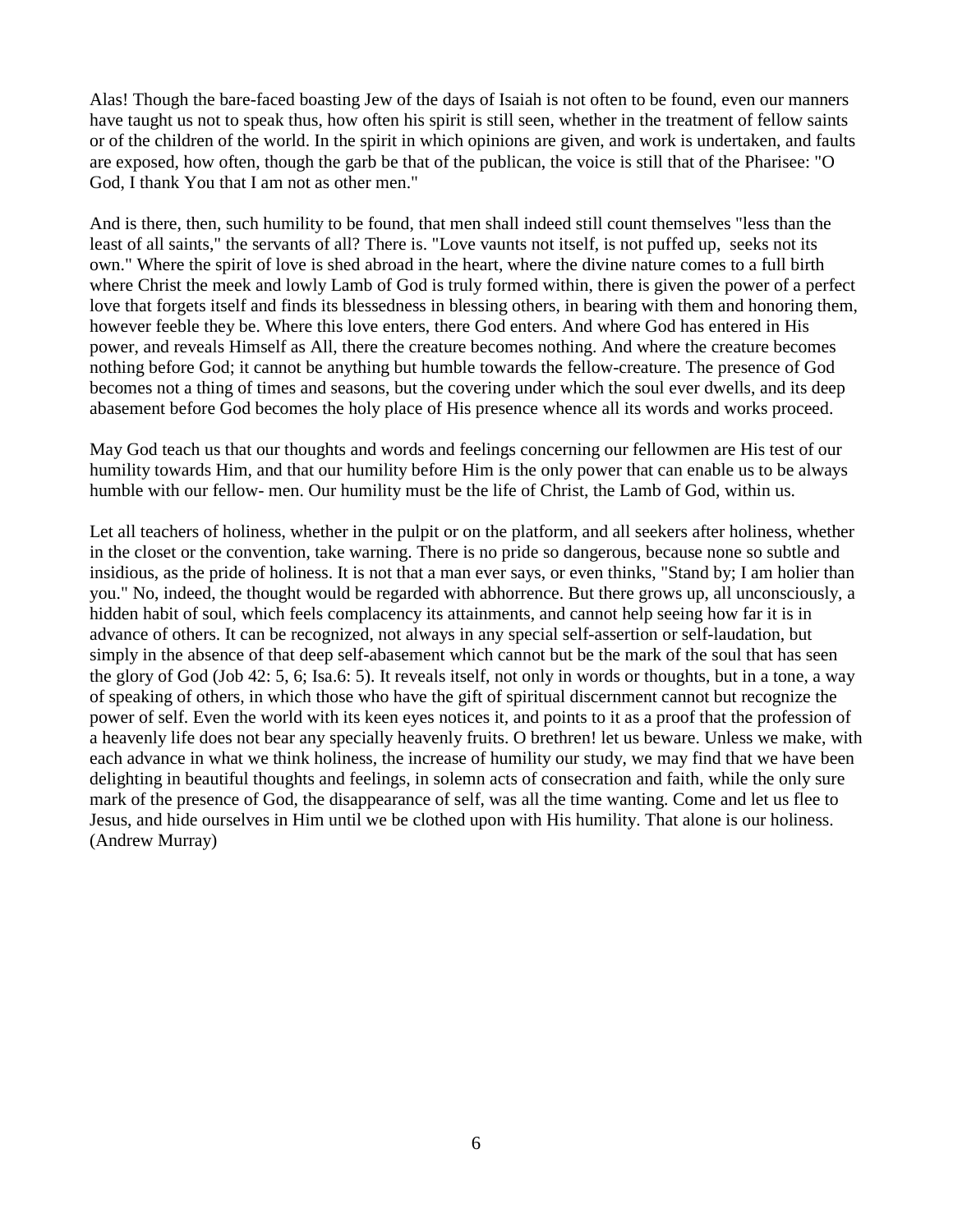## **HUMILITY AND SIN**

*"Sinners, of whom I am chief."-1 Tim.1:15* 

Humility is often identified with penitence and contrition. As a consequence, there appears to be no way of fostering humility but by keeping the soul occupied with its sin. We have learned, I think, that humility is something else and something more. We have seen in the teaching of our Lord Jesus and the Epistles how often the virtue is inculcated without any reference to sin. In the very nature of things, in the whole relation of the creature to the Creator, in the life of Jesus as He lived it and imparts it to us, humility is the very essence of holiness as of blessedness. It is the displacement of self by the enthronement of God. Where God is all, self is nothing.

But though it is this aspect of the truth I have felt it specially needful to press, I need scarce say what new depth and intensity man's sin and God's grace give to the humility of the saints. We have only to look at a man like the Apostle Paul, to see how, through his life as a ransomed and a holy man, the deep consciousness of having been a sinner lives inextinguishably. We all know the passages in which he refers to his life as a persecutor and blasphemer. "I am the least of the apostles, that am not worthy to be called an apostle, because I persecuted the Church of God ...I labored more abundantly than they all; yet not I, but the grace of God which was with me" (I Cor. 15: 9,10). "Unto me, who am less than the least of all saints, was this grace given, to preach to the heathen" (Eph. 3:8). "I was before a blasphemer, and a persecutor, and injurious; howbeit I obtained mercy, because I did it ignorantly in unbelief ...Christ Jesus came into the world to save sinners, of whom I am chief" (1 Tim. 1. 13, 15). God's grace had saved him; God remembered his sins no more for ever; but never, never could he forget how terribly he had sinned. The more he rejoiced in God's salvation, and the more his experience of God's grace filled him with joy unspeakable, the clearer was his consciousness that he was a saved sinner, and that salvation had no meaning or sweetness except as the sense of his being a sinner made it precious and real to him. Never for a moment could he forget that it was a sinner God had taken up in His arms and crowned with His love.

The texts we have just quoted are often appealed to as Paul's confession of daily sinning. One has only to read them carefully in their connection, to see how little this is the case. They have a far deeper meaning, they refer to that which lasts throughout eternity, and which will give its deep undertone of amazement and adoration to the humility with which the ransomed bow before the throne, as those who have been washed from their sins in the blood of the Lamb. Never, never, even in, glory, can they be other than ransomed sinners; never for a moment in this life can God's child live in the full light of His love, but as he feels that the sin, out of which he has been saved, is his one only right and title to all that grace has promised to do. The humility with which first he came as a sinner, acquires a new meaning when he learns how it becomes him as a creature. And then ever again, the humility, in which he was born as a creature, has its deepest, richest tones of adoration, in the memory of what it is to be a monument of God's wondrous redeeming love.

The true import of what these expressions of St. Paul teach us comes out all the more strongly when we notice the remarkable fact that, through his whole Christian course, we never find from his pen, even in those epistles in which we have the most intensely personal unbosomings, anything like confession of sin. Nowhere is there any mention of shortcoming or defect, nowhere any suggestion to his readers that he has failed in duty, or sinned against the law of perfect love. On the contrary, there are passages not a few in which he vindicates himself in language that means nothing if it does not appeal to a faultless life before God and men. "You are witnesses, and God also, how holily, and righteously, and unblameably we behaved ourselves toward you" (1 Thess. 2:10). "Our glorying is this, this testimony of our conscience, that in holiness and sincerity of God we behaved ourselves in the world, and more abundantly to you-ward" (2 Cor. 1:12). This is not an ideal or an aspiration; it is an appeal to what his actual life had been. However we